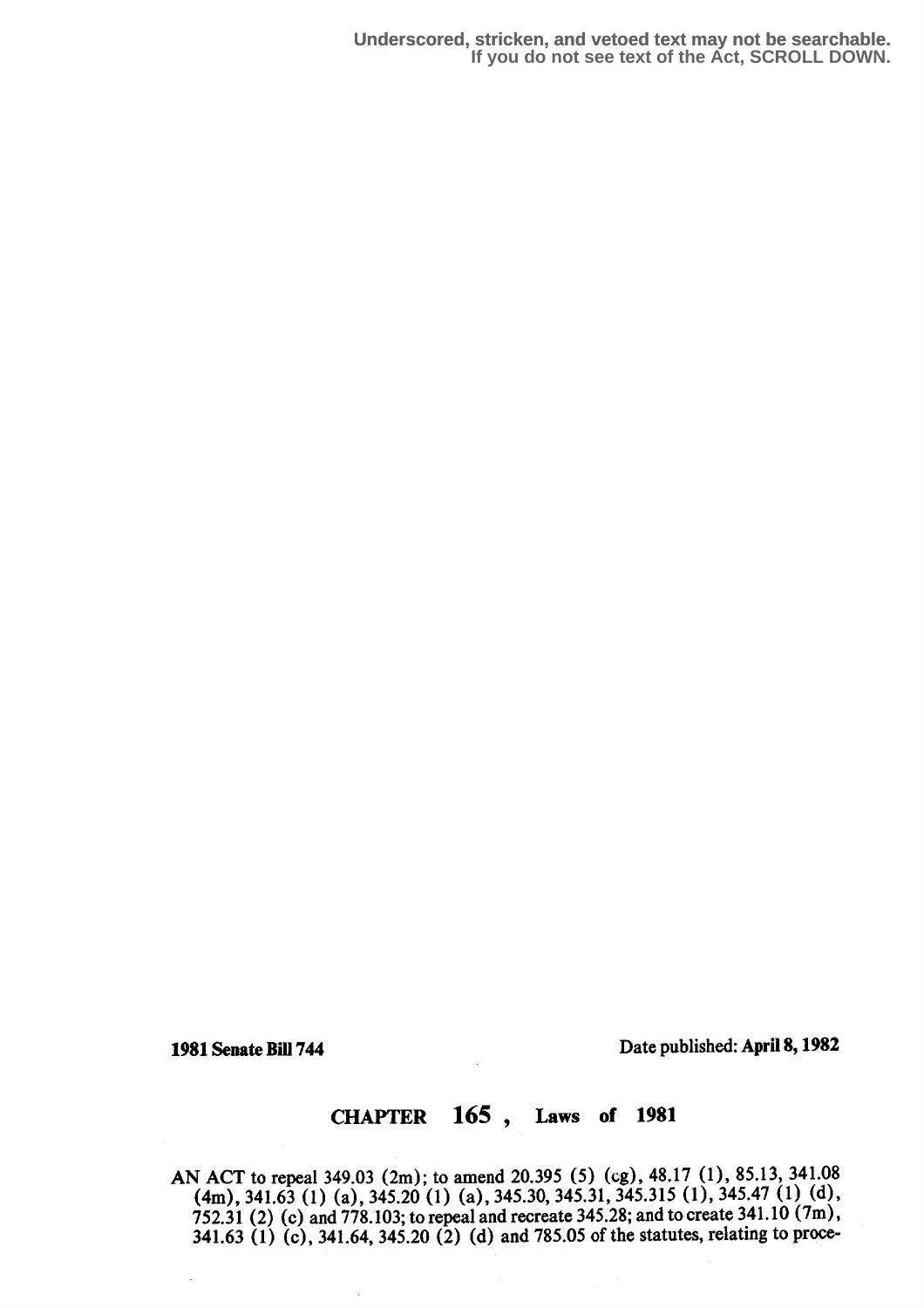#### 979 **CHAPTER** 165

dures for nonmoving traffic violations, providing- penalties and affecting an appropriation.

The people of the state of Wisconsin, represented in senate and assembly, do enact as follows:

SECTION 1. 20.395 (5) (cg) of the statutes, as affected by chapter 20, laws of 1981, is amended to read:

20.395 (5) (cg) Traffic violation and registration program. From the general fund, the amounts in the schedule for the traffic violation and registration program under ss. 341.08 (4m), 341.10 (7) and (7m), 341.63 (1) (c), 345.28 (4) and 345.47 (1) (d). All moneys received from local units of government and other sources shall be credited to this appropriation.

SECTION 2. 48.17 (1) of the statutes is amended to read:

48.17 (1) TRAFFIC VIOLATIONS. Except for ss . 342.06 (2) and 344.48 (1), and s. 346.67 when death or injury occurs, courts of criminal and civil jurisdiction shall have exclusive jurisdiction in proceedings against children 16 or older for violations of ss. 30.50 to 30.80, of chs. 341 to 351, and of traffic regulations as defined in s. 345.20 and nonmoving traffic violations as defined in s.  $345.28(1)$ . A child convicted of a traffic or boating offense in a court of criminal or civil jurisdiction shall be treated as an adult for sentencing purposes except that the court may disregard any minimum period of incarceration specified for the offense.

SECTION 3. 85.13 of the statutes is amended to read:

85.13 Cost of traffic violation and registration program. The department shall develop a system for charging local units of government for the cost of the development and operation of the traffic violation and registration program under ss . 341.08 (4m), 341.10 (7) and  $(7m)$ , 341.63 (1) (c), 345.28 (4) and 345.47 (1) (d) based on the number of transactions processed by the local unit of government. No notices under s. 345.28 (4) <u>submitted by a local authority or under</u> s. 345.47 (1) (d) submitted by the court may be processed by the department unless the local unit of government involved has paid the department the appropriate amount determined by the department under this section.

SECTION 4. 341.08 (4m) of the statutes is amended to read:

registrant which is unpaid, he or she shall be notified that the vehicle may not be registered until the judgment is paid. 341 .08 (4m) At least 30 days prior to the expiration of a vehicle's registration, the department shall mail to the last-known address of the registrant a notice of the date upon which the registration must be renewed and an application form for renewal of registration. The application form or an accompanying document shall include a list of any unpaid citations for nonmoving traffic violations or any judgments for violation of ch. 110, 194 or 341 to 350, an administrative rule of the department, or an ordinance enacted in accordance with s. 349.06, including parking violations, entered against the registrant which remain unpaid. The list of unpaid citations for nonmoving traffic violations shall be based on information obtained under s. 345.28 (4). The list of unpaid judgments shall be based on information obtained under s.  $345.47$  (1) (d). If there is a citation for any nonmoving traffic violation entered against the registrant which is unpaid, he or she shall be notified that the vehicle may not be registered until the citation is paid or the registrant appears in court to respond to the citation. If there is a judgment entered against the

SECTION 5.  $341.10$  (7m) of the statutes is created to read:

341.10 (7m) A local authority has notified the department under s. 345.28 (4) that a citation for a nonmoving traffic violation has been issued against the applicant and the applicant has not paid the citation or appeared in court to respond to the citation.

SECTION 6. 341.63 (1) (a) of the statutes is amended to read: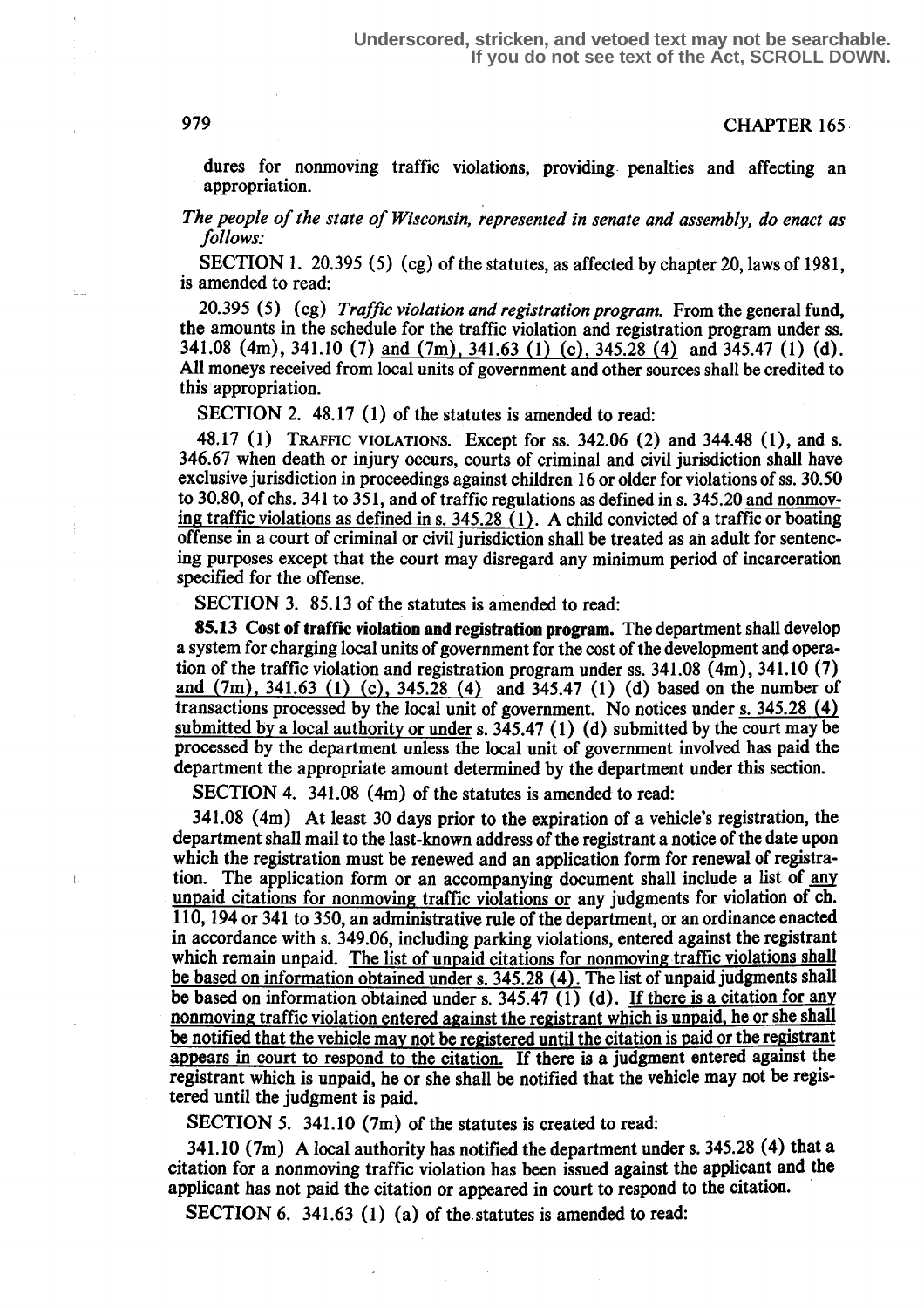### CHAPTER 165 980

341.63 (1) (a) The registration was completed through fraud or error and the person who registered the vehicle does not or cannot register the vehicle properly;  $\Theta$ <sub>1</sub>.

SECTION 7. 341.63 (1) (c) of the statutes is created to read:

341.63 (1) (c) Suspension of registration is specified by a local authority under s. 345.28 (4) (a) 2.

SECTION 8. 341.64 of the statutes is created to read:

341.64 Transfer of vehicle ownership while registration is suspended. (1) No owner may transfer the ownership or registration of any vehicle whose registration is suspended under s. 341.63 (1) (c) until the registration is reinstated under s. 341.63 (2) or until the secretary is satisfied that such transfer is proposed in good faith and not for the purpose or with the effect of defeating the purposes of s.  $341.63$  (1) (c).

(2) Any person violating this section may be required to forfeit not more than \$200.

(3) This section does not apply to or affect the registration of any vehicle sold by a person who, pursuant to the terms or conditions of any written instrument giving a right of repossession, has exercised such right and has repossessed such vehicle from a person whose registration has been suspended under s.  $341.63$  (1) (c).

SECTION 9. 345.20 (1) (a) of the statutes is amended to read:

345.20 (1) (a) "Traffic regulation" means a provision of chs. 194 or 341 to 349 for which the penalty for violation is a forfeiture, or an ordinance enacted in accordance with s. 349.06. Except as otherwise specifically provided, "traffic regulation" does not include a nonmoving traffic violation as defined in s.  $345.28(1)$ .

SECTION 10. 345.20 (2) (d) of the statutes is created to read:

345.20 (2) (d) A nonmoving traffic violation is governed by s. 345.28. The trial of forfeiture actions for nonmoving traffic violations is governed by ss . 345.28 and 345.34 to 345.47. Where no specific procedure is provided in ss. 345.28 or 345.34 to 345.47, ch. 799 applies to actions in circuit court and ch. 800 applies to actions in municipal court.

SECTION 11. 345.28 of the statutes is repealed and recreated to read:

345.28 Nonmoving violations. (1) As used in this section, a "nonmoving traffic violation" is any parking of a vehicle in violation of a statute or an ordinance.

(2) (a) A person charged with a nonmoving traffic violation may mail the amount of the forfeiture to any of the places specified in s. 345.26 (1) or to a violations bureau, or to the city, town or county clerk or treasurer if the traffic citation so provides. In that case, the citation shall not be filed in court.

(b) If the person appears in response to a citation for a nonmoving traffic violation, the procedures under ss. 345.34 to 345.47 apply.

(3) (a) If the person does not pay the forfeiture or appear in court in response to the citation for a nonmoving traffic violation on the date specified in the citation or, if no date is specified in the citation, within 28 days after the citation is issued, the local authority which issued the citation may issue a summons under s. 968.04 (3) (b) to the person and, in lieu of or in addition to issuing the summons, may proceed under sub. (4) or (5) but, except as provided in this section, no warrant may be issued for the person.

(b) If the person appears in response to a summons for a nonmoving traffic violation, the procedures under ss. 345.34 to 345.47 apply.

(4) (a) 1 . If the person does not pay the forfeiture or appear in court in response to the citation for a nonmoving traffic violation on the date specified in the citation or, if no date is specified in the citation, within 28 days after the citation is issued, the local authority may notify the department in the form and manner prescribed by the department that a citation has been issued to the person and the citation remains unpaid.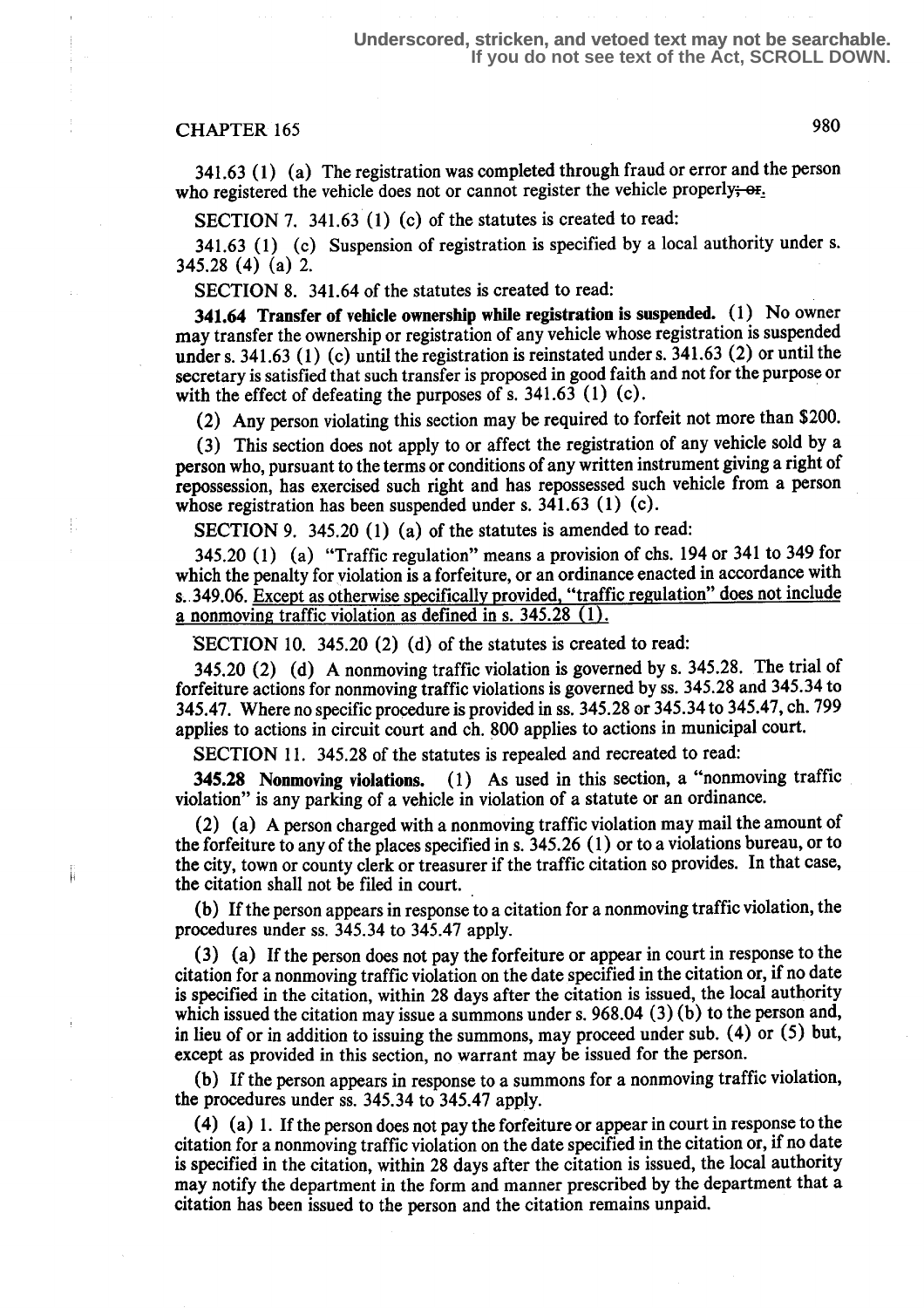#### 981 CHAPTER 165

2. The local authority shall specify whether the department is to suspend the registration of the vehicle involved under s.  $341.63$  (1) (c) or refuse registration of any vehicle owned by the person under s.  $341.10$  (7m) or both.

(b) The notice to the department under par. (a) 1 shall include the name and lastknown address of the person against whom the citation was issued, the date the citation was issued, the license number of the vehicle involved, certification that 2 notices which meet the requirements under par. (c) have been mailed to the last-known address of the person against whom the citation was issued and that the citation remains unpaid on the date specified in the citation or, if no date is specified in the citation, 28 days after the citation was issued, the place that the citation may be paid, the means by which the citation may be contested and the action the department is to take.

(c) The notices to the person required under par. (b) shall be mailed on 2 separate days to the last-known address of the person to whom the citation was issued and shall include the date the citation was issued, the license number of the vehicle involved, the place the citation may be paid, the means by which the citation may be contested and the date by which the person must pay or contest the citation to avoid further action by the local authority. The notice shall inform the person of the specific actions which the local authority and the courts are authorized to take under this section if the person fails to pay the forfeiture or appear in court in response to the citation by the date specified in the notice.

(d) The local authority may assess the person for the cost of using the traffic violation and registration program as established by the department under s. 85.13.

(e) If the person subsequently pays the amount of the forfeiture and the costs, if any, under par. (d) or appears in court in response to the citation or a notice by the local authority who issued the citation or the department, the department shall be immediately notified in writing in the form and manner prescribed by the department.

(f) Upon the person's appearance in court in response to a notice by the local authority who issued the citation or the department, the procedures under ss. 345.34 to 345.47 apply.

(g) Notification of the department under par . (a) 1 shall toll any applicable statute of limitation for 4 years from the date of the notification.

(5) (a) In lieu of the procedure under sub. (4), if the person does not pay the forfeiture or appear in court in response to the citation for a nonmoving traffic violation on the date specified in the citation or, if no date is specified in the citation, within 28 days after the citation was issued, the local authority, after sending 2 notices which meet the requirements under sub. (4) (c), may issue a warrant under par. (b) for the person.

(b) 1 . If a person fails to respond to the notices under par. (a) within the time specified in the notice, a warrant that substantially complies with the mandatory provisions under s. 968.04 (3) (a) may be issued for the person, except that the warrant shall direct the officer to accept the person's deposit of money or his or her valid Wisconsin operator's license, as provided under subd. 2, a, in lieu of serving the warrant and arresting the person.

2. If an officer contacts a person for whom a warrant for a nonmoving traffic violation has been issued under subd. 1:

a. The officer shall accept a deposit of money or a deposit of the person's valid Wisconsin operator's license as defined in s.  $343.01(2)$  (b) in lieu of serving the warrant and arresting the person. If the license is deposited with the officer, the officer shall issue to the licensee a receipt, on a form provided by the department, which is valid as an operator's license through a date specified on the receipt, not to exceed 30 days from the date of contact, which shall be the same as the court appearance date and the officer shall at the earliest possible time prior to the court appearance date deposit the license with the court.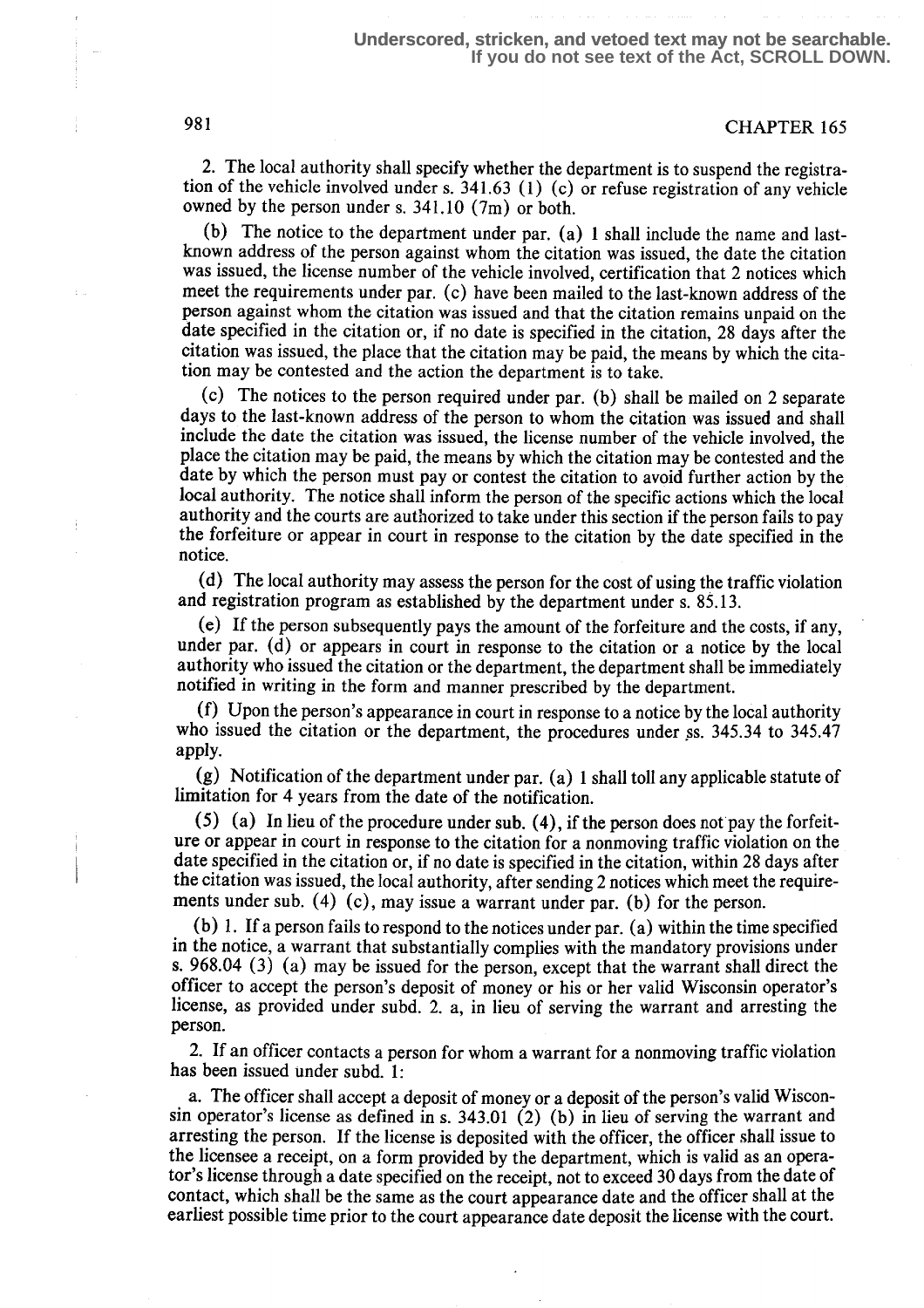## CHAPTER 165 982

If a deposit of money is made, s.  $345.26$  (1) (a) and (2) to (5) applies. The officer shall notify the person who deposits money or his or her license, in writing, of the specific actions which the local authority and the courts are authorized to take under this section if the person fails to appear in court at the time specified by the officer, not to exceed 30 days from the date of contact, or at any subsequent court appearance for the nonmoving traffic violation citation. If the person makes a deposit of money or deposits his or her valid Wisconsin operator's license, the officer shall return the warrant to the court or judge who issued the warrant and the court or judge shall vacate the warrant.

b. The officer may serve the warrant and arrest any person who refuses to make a deposit of money or deposit his or her operator's license. If the officer arrests the person, the officer shall bring the arrested person before a court having jurisdiction to try the action or a judge without unreasonable delay.

(c) 1 . If the person who was contacted under par. (b) 2 and who has made a deposit of money fails to appear in court at the date specified by the officer under par. (b) 2. a or set under s. 345.32, 345.34 or 345.36 or at any subsequent court appearance for the nonmoving traffic violation, the person shall be deemed to have entered a plea of no contest. The court shall accept the plea of no contest, find the defendant guilty and proceed under s. 345.47, except that the deposit shall be forfeited and serve as payment of the judgment. The court shall give notice of the entry of judgment to the defendant by mailing a copy of the judgment to the defendant's last-known address.

2. If the person who was contacted under par. (b) 2 and who has deposited his or her operator's license fails to appear in court at the date specified by the officer under par. (b) 2. a or set under s. 345.32, 345.34 or 345.36 or at any subsequent court appearance for the nonmoving traffic violation, the person may be deemed to have entered a plea of no contest. The court may accept the plea of no contest, find the defendant guilty and, except as limited by sub. (6), proceed under s. 345.47. If the court enters judgment under s. 345.47 (1), the court shall give notice of the entry of judgment to the defendant by mailing a copy of the judgment to the defendant's last-known address. The court shall also mail to the defendant's last-known address a statement setting forth the actions the court may take under s. 345.47 if the judgment is not paid. In lieu of accepting the plea of no contest, the court may issue a warrant commanding that the person be arrested and brought before the court. Unless the case is tried immediately with the person's consent, any person who is arrested on a warrant issued under this subdivision may be released on his or her own recognizance or on posting bond or may be released without bail and shall be released if the person posts cash bail for his or her appearance. The court may retain the person's license, but the person's operating privilege may not be suspended until after judgment is entered under s. 345.47 and the judgment is not paid.

<sup>3</sup> . A default judgment entered under this paragraph may be reopened as provided under s. 345.51.

(6) No person may be arrested or imprisoned under s.  $345.47$  (1) (a) or ch. 785 for failure to pay a judgment assessed under this section and s. 345.47.

(7) Nothing in this section prevents a court from issuing a warrant under s. 345.36 or 345.37 if the person appears in court in response to a citation for a nonmoving traffic violation or after notice by the local authority who issued the citation or the department under sub. (4) or on the date specified by the officer or the court under sub. (5) and then fails to appear in court at any time fixed by subsequent postponement. Unless the case is tried immediately with the person's consent, any person who is arrested on a warrant issued under this subsection may be released on his or her own recognizance or on posting bond or may be released without bail and shall be released if the person posts cash bail for his or her appearance.

SECTION 12. 345.30 of the statutes is amended to read: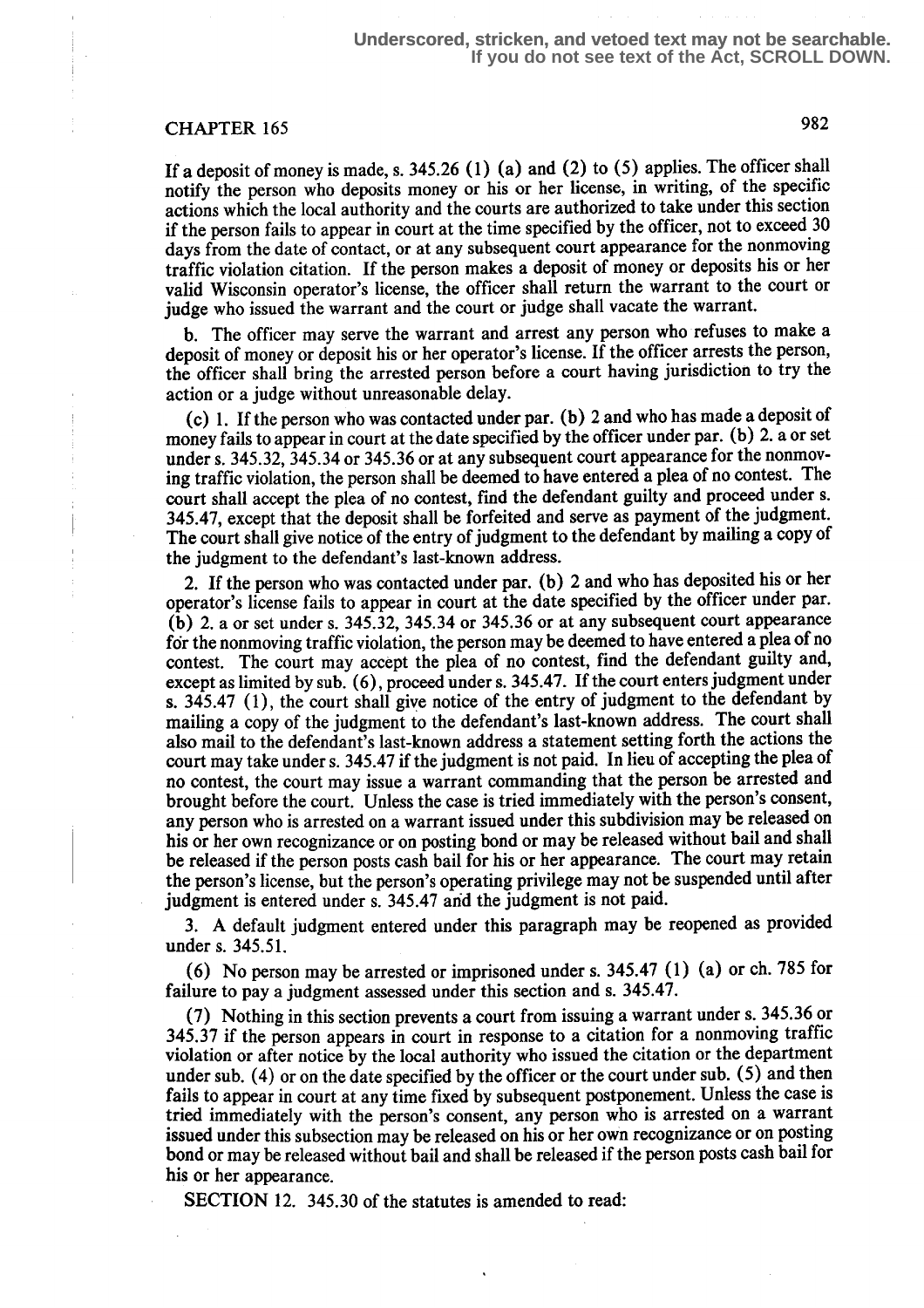345.30 Jurisdiction. Jurisdiction over actions for violation of traffic regulations and nonmoving traffic violations is conferred upon circuit courts. Municipal courts shall have jurisdiction over traffic regulations enacted in accordance with s. 349.06 and over actions for violations of nonmoving traffic ordinances enacted in accordance with s. 349.06 or 349.13.

SECTION 13. 345.31 of the statutes is amended to read:

345.31 Venue in traffic regulation actions. Section 971.19 on place of trial in criminal actions applies to actions for the violation of traffic regulations and nonmoving traffic violations except that, in the case of a violation of an ordinance of a municipality which is located in more than one county, the action may be brought in any court sitting in that municipality even though in another county. As an alternative, the plaintiff may bring the action in the county where the defendant resides.

SECTION 14. 345.315 (1) of the statutes is amended to read:

345.315 (1) In traffic regulation and nonmoving traffic violation cases a person charged with a violation may file a written request for a substitution of a new judge for the judge assigned to the trial of that case. The written request shall be filed not later than 7 days after the initial appearance in person or by an attorney. If a new judge is assigned to the trial of a case, a request for substitution must be made within 10 days of receipt of notice of assignment, provided that if the notice of assignment is received less than 10 days prior to trial, the request for substitution must be made within 24 hours of receipt of the notice and provided that if notification is received less than 24 hours prior to trial, the action shall proceed to trial only upon stipulation of the parties that the assigned judge may preside at the trial of the action. The judge against whom a request has been filed may set initial bail and accept a plea.

SECTION 15. 345.47 (1) (d) of the statutes is amended to read:

345.47 (1) (d) In addition to or in lieu of imprisonment or suspension under par. (a) or (b), the court may notify the department, in the form and manner prescribed by the department, that a judgment has been entered against the defendant and remains unpaid. The notice shall include the name and last-known address of the person against whom the judgment was entered, the date judgment was entered, the amount of the judgment, the license number of the vehicle involved, certification by the court that a warrant has been served on the person against whom the judgment was entered or, in the case of a iudgment entered under s. 345.28, that the person has been notified of the entry of judgment and the judgment remains unpaid and the place where the judgment may be paid. If the person subsequently pays the judgment the court shall immediately notify the department of the payment in writing in the form and manner prescribed by the department.

SECTION 16. 349.03 (2m) of the statutes, as created by chapter 20, laws of 1981, is repealed.

SECTION 17. 752.31 (2) (c) of the statutes is amended to read:

752.31 (2) (c) Cases involving violations of traffic regulations, as defined in s. 345 .20 (1) (a), or nonmoving traffic violations, as defined in s.  $345.28$  (1).

SECTION 18. 778.103 of the statutes is amended to read:

**778.103 Traffic regulation forfeitures: how recovered.** Where there is a conflict with this chapter, the procedure in ch. 345 shall be followed in actions to recover forfeitures for the violation of traffic regulations as defined in s. 345.20, and the procedures in ss. 345.28 and  $345.34$  to  $345.47$  shall be followed in actions to recover forfeitures for nonmoving traffic violations as defined in s.  $345.28$  (1).

SECTION 19. 785.05 of the statutes is created to read: